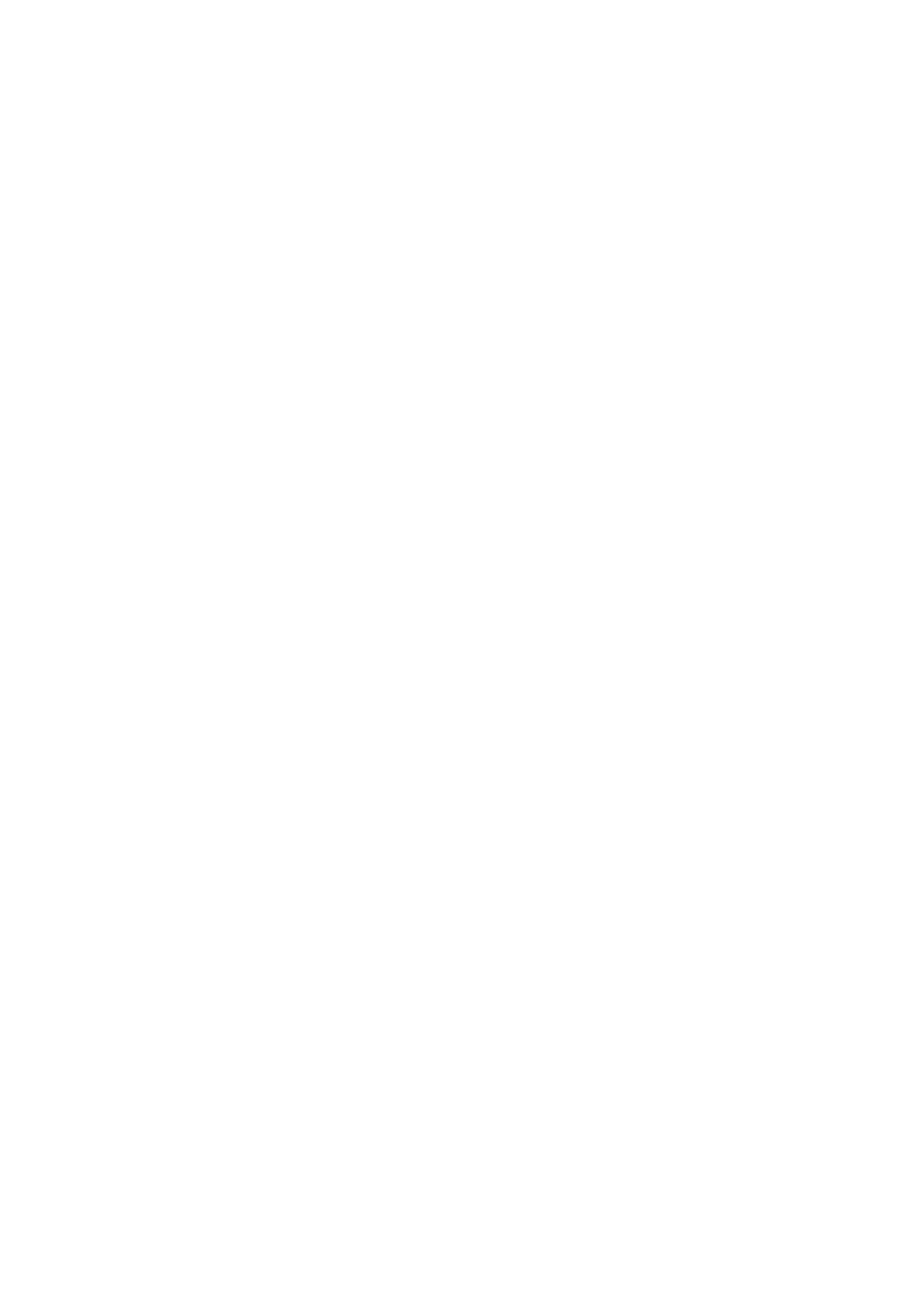

### **LpS** 2012

# ILED Lighting Technologistics LED Protectional Review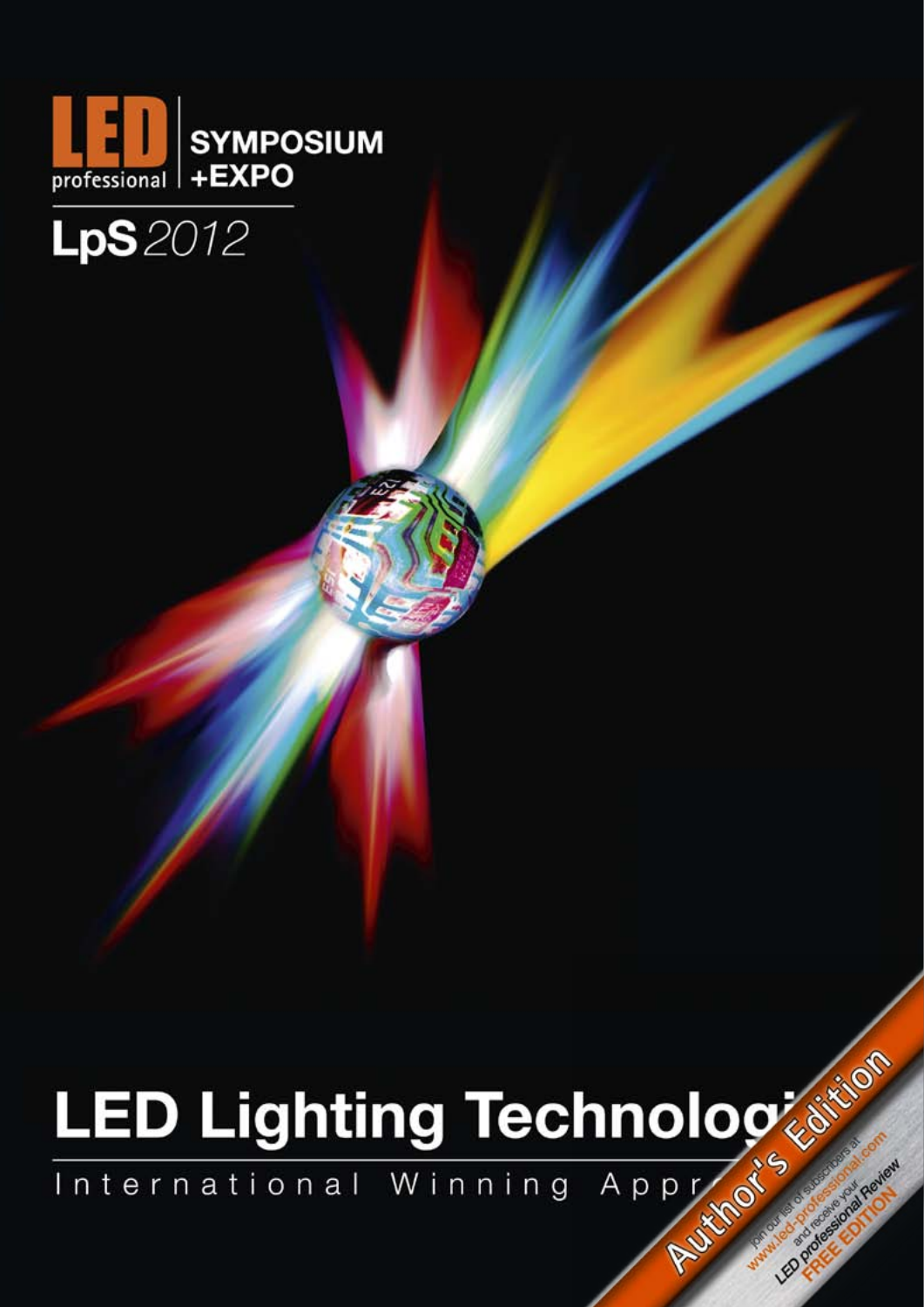## LED Measurement to Obtain Polychromatic Raydata and their Value for Simulations

Dr. Dirk Hansen, Software Engineer, Simon Paul, Optical Design Engineer, Volker Schumacher, CEO. opsira GmbH, Leibnizstr. 20, 88250 Weingarten, Germany

#### Abstract

LEDs, among their many features, offer the possibility to control and vary the spectral characteristics of the emitted radiation. Hence, the developers of luminaires need to simulate the color distribution of the desired optical system in addition to the illuminance. In order to do so, detailed data of the light source are needed and simulation techniques need to be able to deal with polychromatic light sources.

Many LEDs exhibit spectral distributions that vary depending on the viewing angle and depending on the location on the chip. These properties can be measured by a goniometric setup combining a radiance measuring system with a filter wheel and with a spectro-radiometer. The resulting polychromatic rayset can be used to model the characteristics of sophisticated LED based luminaires, e.g. for medical, architectural, or aircraft applications.Actual Situation.

#### Introduction

With the advent of LED based luminaires, the requirements for optical simulation and modeling have increased considerably. Among their many features, LEDs offer the possibility to control and vary the spectral characteristics of the emitted radiation. This can be done, e.g., by combining a number of LEDs with different characteristics on a single chip or by shifting the wavelengths of the actual substrate into a different range of the spectrum, e.g. by phosphorus coatings. In both cases, the developers of luminaires are faced with small light sources that emit spectra that can vary depending on the viewing angle and the emitting area.

The task of the optical simulation is to model optical elements that produce desired distributions of illuminance and color. Often, homogeneous distributions of both parameters are desired. These need to be based on detailed data of the light source and employ modeling techniques that are tailored to work with polychromatic light sources. In this paper, we will outline the source imaging measurement techniques and present modeling examples.

Originally, standard raysets have been produced by radiance or luminance (equipped with a V(λ) filter) cameras

mounted on a goniometric setup. This technology is enhanced by outfitting the camera with a set of bandpass filters, thereby producing raysets for narrow wavelength ranges. The raysets can be further refined by measuring the LED by an additional spectroradiometer. Spectrum data can be used to generate raysets for spectrum intervals that are tailored to the specific application.

#### Measurements and **Simulation**

The data needed to model a light source contain information about how much light is emitted from which part of the light source and into which direction. For incandescent light sources, it is usually safe to assume a spectral distribution that varies only slightly, if at all, depending on the viewing angle. For LEDs, however, this assumption no longer holds true, and the measurement techniques need to be extended.

For our experiments, we employ a standard radiance measuring system, consisting of a camera that is calibrated to yield spatially (referring to the geometry of the sample) resolved radiance information about the light source. This camera is mounted on a goniometric setup and can be moved across the surface of an imaginary sphere surrounding the sample, thus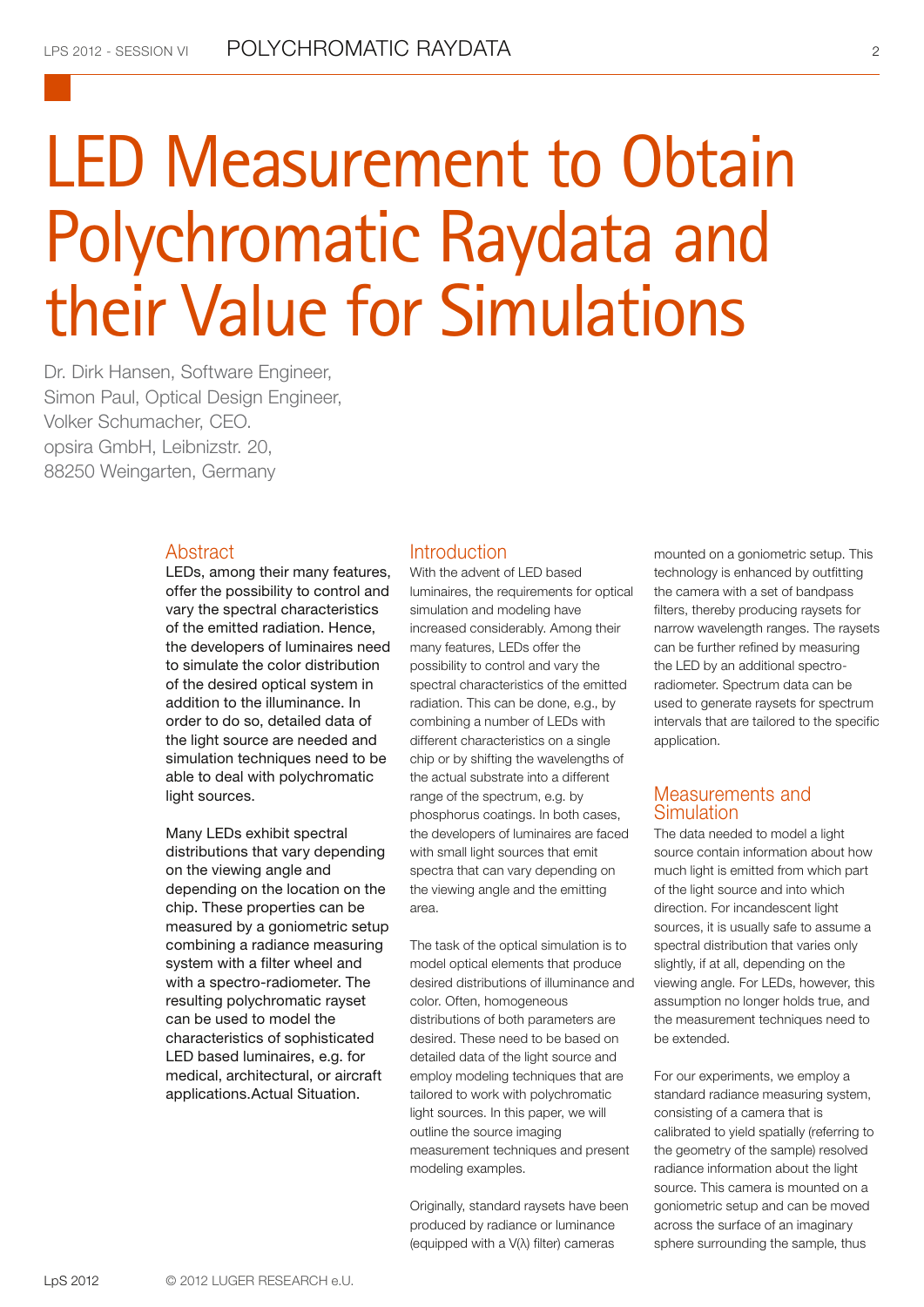#### **Figure 1:**

**Radiance camera measurement system luca'color (a). System equipped with a filter wheel to generate spectrally resolved radiance images. spectrophoto/ radiometer SPR'3 (b)**





#### **Figure 3:**

**Figure 2: Normalized transmission curves of set of filters used with the radiance camera**

**Goniometric setup for polychromatic raydata generation. Center: sample LED. Top left: radiance camera luca'color, spectroradiometer SPR'3**



#### **Table 1:**

**Filter set used for the measurement of the sample LED package. Radiant power refers to the measurement conditions and cites the power in the wavelength band corresponding to the individual filters** 

| Filter No.                                                                               |     |                 |    |    | F0   F1   F2   F3   F4   F5   F6   F7   F8 |         |      | F9  |
|------------------------------------------------------------------------------------------|-----|-----------------|----|----|--------------------------------------------|---------|------|-----|
| $\lambda$ (peak) / nm V( $\lambda$ ) $\frac{100}{\text{filter}}$ 417 448 492 545 588 630 |     |                 |    |    |                                            |         | 670  | 716 |
| Abs. radiant<br>power of<br>sample LED (W)                                               | 546 | 12 <sup>7</sup> | 95 | 57 | 134                                        | 113 112 | 18 5 |     |
|                                                                                          |     |                 |    |    |                                            |         |      |     |

measuring angularly (referring to the observation direction) resolved radiance data. The spectral information of the light source is measured by a spectro-radiometer that moves along with the camera and gathers spectral data at each point of observation measured by the camera. Combining

the rayset measured by the radiance system with the spectra results in a detailed polychromatic rayset well suited for colorimetric simulation of the light source. Additionally, the spectroradiometer data can be integrated to yield a spectrally resolved total flux measurement of the light source.

The radiance camera system used in the measurements is shown in Figure 1a. It consists of the radiance measurement camera luca'color that is combined with a filter wheel, which contains up to 10 filters. The filter wheel used for the measurements in this paper is outfitted with 9 bandpass filters and one V(λ) filter. Figure 2 shows a plot of the transmission curves of the bandpass filters. The filter characteristics are summarized in Table 1.

For a polychromatic raydata set, the LED is measured with a combination of filters of interest. For each of the filters, a raydata set is generated. For an absolute characterization of the radiant flux of each raydata set, a spectroradiometer SPR'3 (shown in Figure 2b) is used in addition to the camera. The radiant flux that corresponds to each of the raydata sets is obtained by integrating the spectrum between the edges of the respective bandpass filter and then integrating these partial fluxes over the solid angle of the measurement (usually a hemisphere). For light sources that exhibit a spectrum that varies considerably with respect to the observation direction, it might be necessary to use the spectroradiometer data to apply a scaling factor to the individual radiance images before generating the raydata set.

Figure 3 shows a picture of the measurement setup. The LED is mounted at the center of a goniometric setup. The camera system and the spectro-radiometer are mounted on a movable arm that rotates about an axis perpendicular to the back panel of the goniometer. The LED can be rotated about its vertical axis. Hence, a solid angle of over one hemisphere can be measured by the given setup.

Figure 4 shows a photograph of a sample LED that was used for the measurements in this article. It consists of a 4-chip LED covered with a phosphorous globe top. One of the four LEDs emits red light at about 630 nm, the other three LEDs emit blue light at about 450 nm. The phosphorous coating then converts part of the blue radiation into larger wavelengths. As a result, the full LED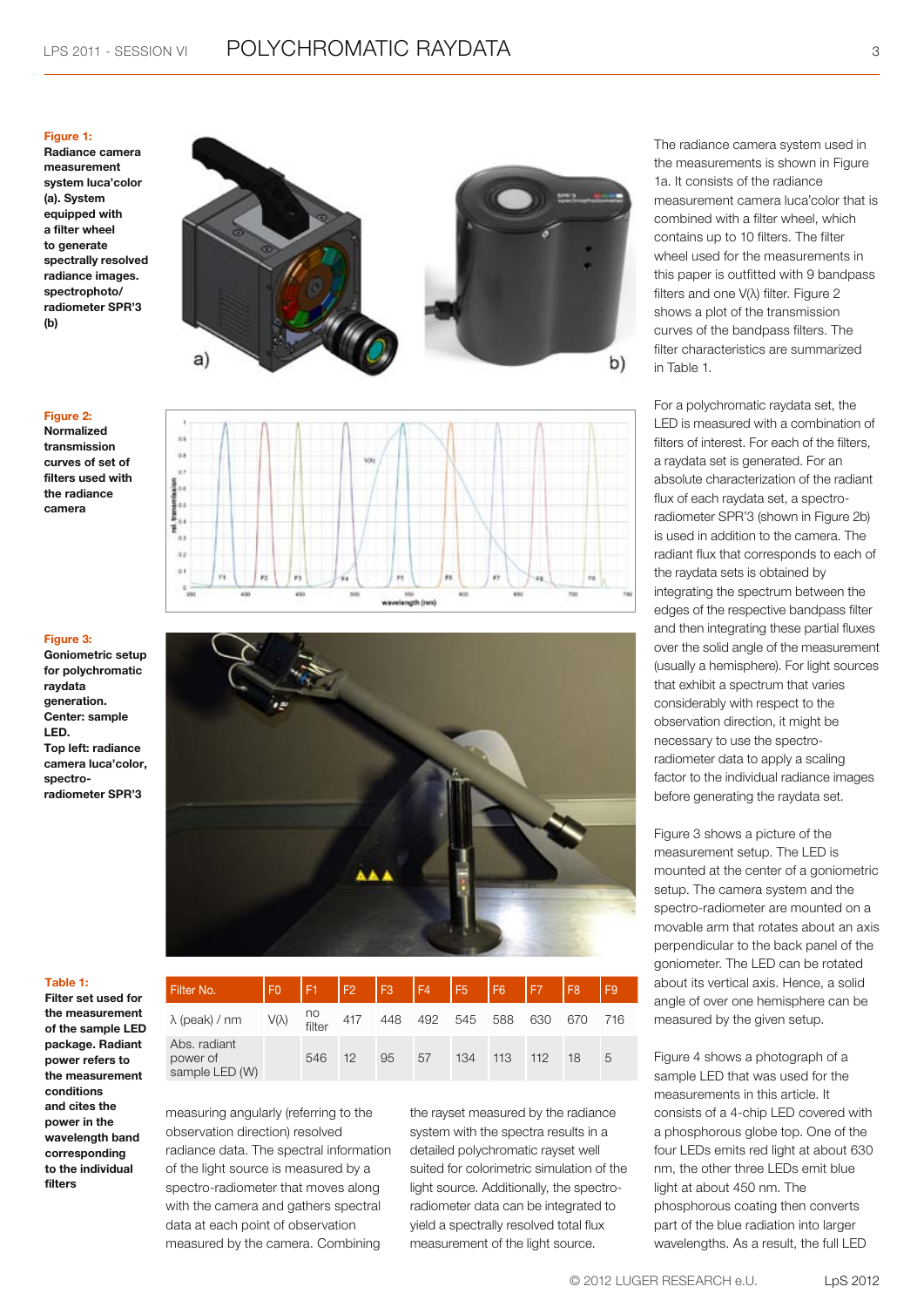#### **Figure 4:**

**Sample LED package consisting of three blue and one red LED chip covered by a phosphorous globe top**

#### **Figure 5:**

**Spectrum emitted by the LED package, parameterized by the observation angle (zenith angle)**

#### **Figure 6:**

**Data and LED models for filters no. 3 (F3) and 7 (F7). Left: Radiance images (diameter of globe-top about 4 mm). Middle: Plot of a subset of rays and CAD sketch of LED package. Right: Vertical cut through the simulated far-field distribution**









package emits a white light spectrum, which can be tuned by varying the ratio between the light emitted by the red and blue LEDs.

The spectrum of the LED for various observation angles is shown in Figure 5. Observation angles (zenith angles) range from 0° (view from the top) up to 80° (approx.. side view). The radiant intensity decreases with increasing zenith angle. Clearly visible is also a change in the ratio between the blue and the red peak: At an observation angle of 0° the red peak exceeds the blue peak whereas at larger observation angles (40° and up in the Figure), the blue peak exceeds the red peak.

This varying shape of the spectrum as depicted in Figure 5 nicely shows why a polychromatic rayset is important for an accurate simulation of a multicolor LED like the one shown here. With varying observation angle, the spectrum clearly changes its shape. While a change of total power contained in the spectrum is directly reflected in any single rayset, a change of shape of a spectrum can only be accounted for by a polychromatic rayset. Here, not only the geometric information about the origin of the rays is accurately reflected. The individual radiant intensities for the different wavelength bands are contained in the rayset as well.

Parts of the polychromatic rayset are shown in Figure 6. The upper three images belong to the rayset measured with filter no. 3. The lower three images belong to the rayset measured with filter no. 7. The two images on the left are radiance images of the LED as seen from the top. Clearly visible are the three blue LED chips (top left) and the single red LED chip (bottom left). The globe top can also be seen in the bottom left image scattering parts of the red light.

The two middle images show plots of the raysets derived from the radiance images for filters 3 and 7. A subset of rays is depicted and traced back to a CAD sketch of the LED package. In accordance with the radiance images, the majority of the rays originate from the three blue LED chips (upper plot) for filter 3, and from the single red LED chip for filter 7 (lower left corner in the lower plot).

The two images on the right side show vertical cuts through the far-field light intensity distributions. The intensity distribution for filter no. 3 is shifted towards positive angles, i.e. towards the "upper" side of the LED package that houses two blue LED chips. The intensity distribution for filter no. 7 is shifted towards negative angles, i.e. towards the "lower" side of the LED package that houses the red and one blue chip. Thus, the far-field light intensity distributions are not symmetric with respect to the geometry of the LED package. To account for this fact, a polychromatic rayset is essential to be able to accurately model the given LED. This asymmetry is also depicted in Figures 7 and 8.

Figure 7 shows radiance plots that are derived from the rayset. The plots are based on rays whose direction is within +/- 2° from the vertical axis of the LED. Shown are plots for filters V(λ), no filter, and F3 (top from left to right) and filters F5, F7, and F9 (bottom from left to right). All plots are scaled relative to the maximum radiance present in the plot. Please refer to Table 1 for information about the absolute radiant power present in the rayset. The plot belonging to the